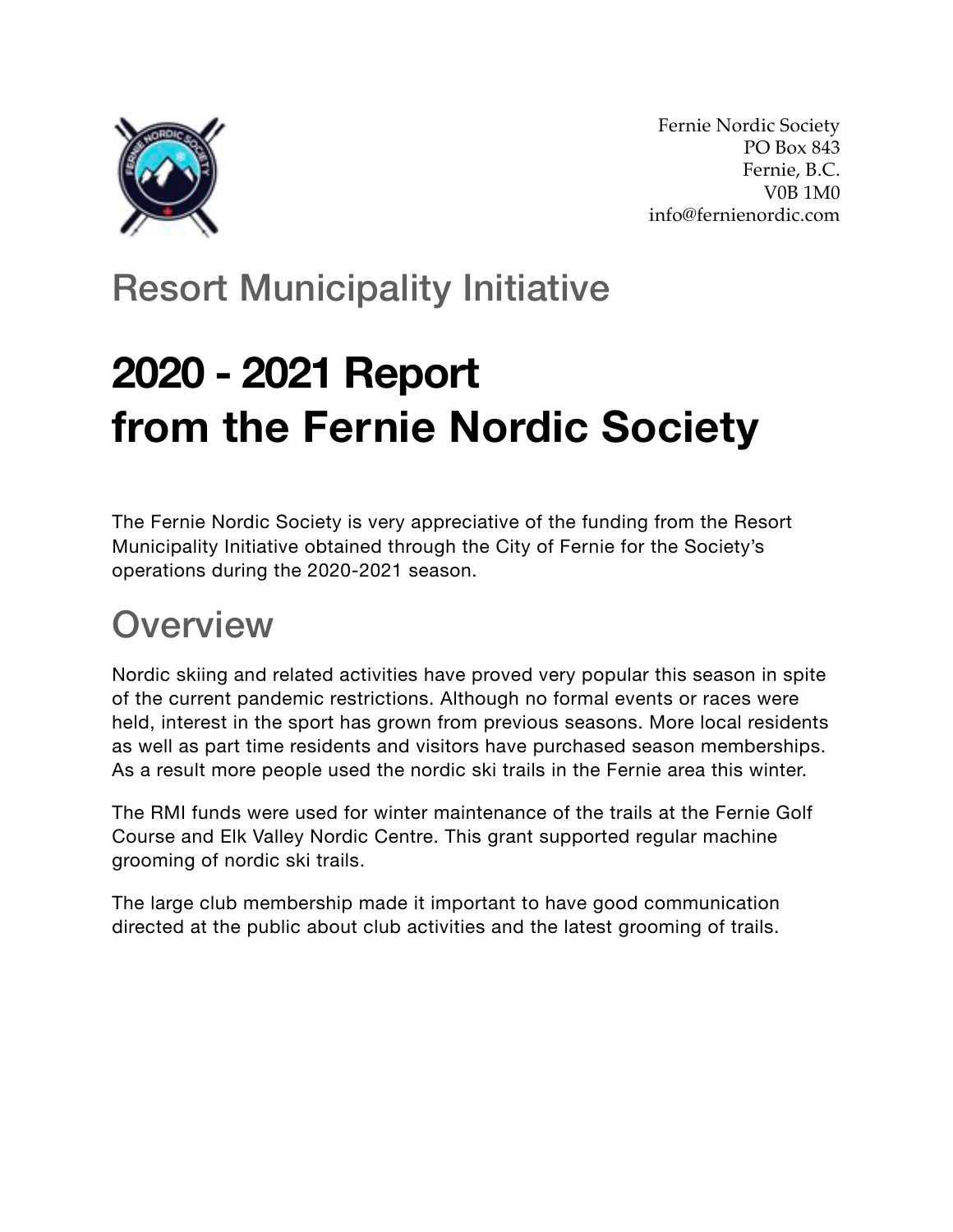### 1. Activities

The maintenance of the trails and the winter grooming is performed on a regular basis by a team of volunteer and paid part-time groomers. Daily trail grooming started at the end of November and is expected to continue until early April. The Fernie region received much less snow than in the two previous seasons. As a result, grooming at the Golf Course ended abruptly in early March due to low amounts of new snow.

None of the usual winter events were scheduled this winter. Due to the restrictions related to the pandemic, ski lessons for children, full moon skis, ski races and the like were cancelled. Instead other activities were planned for individual skiers and family groups to participate on their own and at their chosen times:

| Scavenger Hunt           | Family activity            | Nordic Centre | January 2021            |
|--------------------------|----------------------------|---------------|-------------------------|
| 'Moose on the Loose'     | Arts Station exhibit       | Nordic Centre | February 2021           |
| <b>Lighted Kids Loop</b> | Kids & Family activity     | Nordic Centre | on Saturdays March 2021 |
| <b>Full Moon Skis</b>    | <b>Adults and Families</b> | Nordic Centre | throughout season       |

Although the number of participants in each event is not known, each one was well publicized through social media, our website, local media and email messages to the club members.

The racing team of the club includes sixteen young skiers. They continued their regular physical training three times a week without taking part in any event outside Fernie unfortunately.

The children's ski lesson program was cancelled this year. On the other hand the club's junior ski gear was still made available for rental to 88 young skiers in 49 families at low cost.

One coach scheduled individual ski lessons for adults each week between January and March. No group lessons were organized.

The trail ambassador program was still in operation during the Holidays and the subsequent weekends. Less interaction with visitors was possible due to the COVID guidelines of social distancing. These guidelines kept the warming hut closed so it could not be used as a meeting point.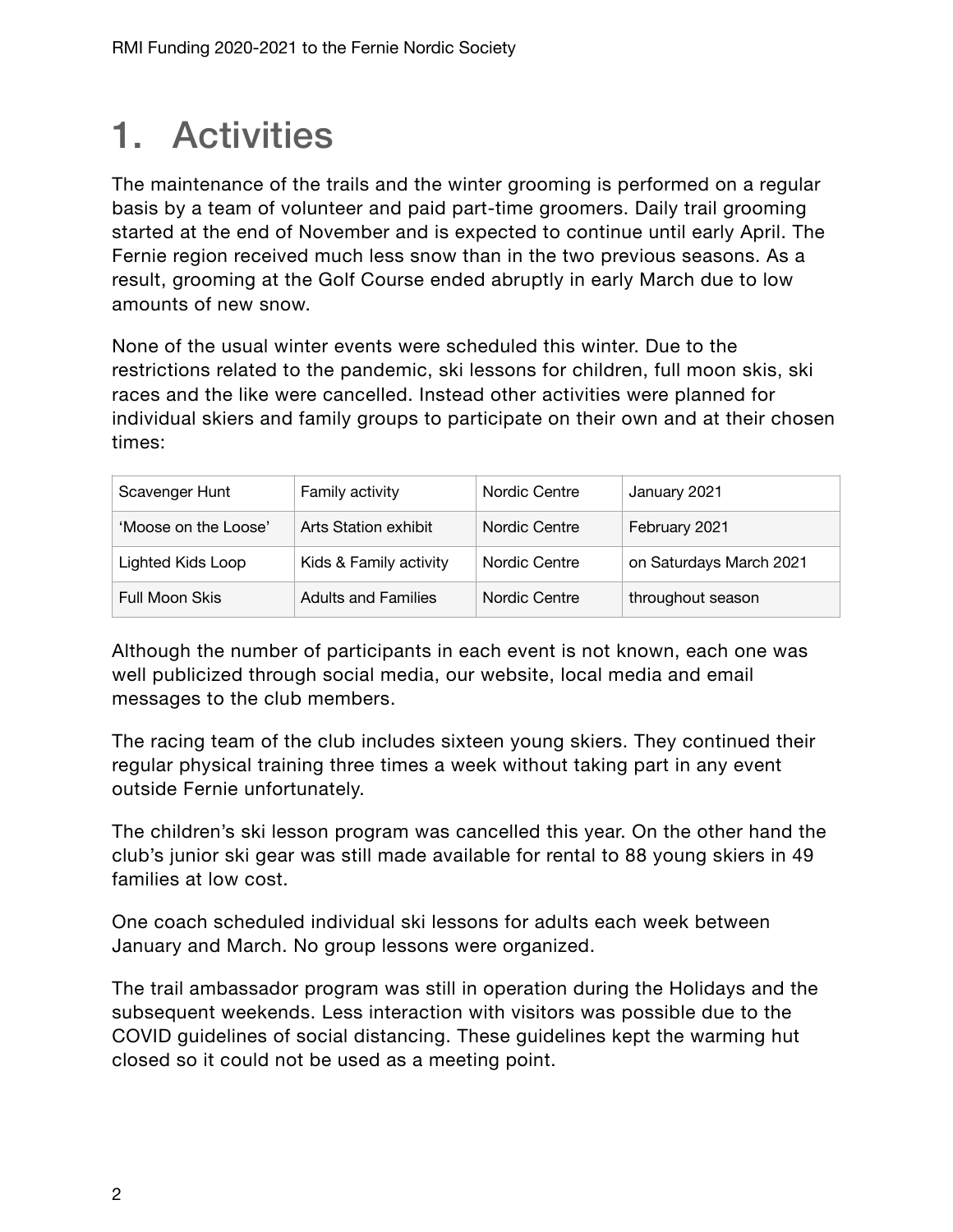### 2. Budget Status

The \$9,000 funding from RMI was used for expenditures of trail grooming at the Fernie Golf Course and the Elk Valley Nordic Centre.

| Fuel     |         | \$2,016 Fuel used for grooming at Nordic Centre (Dec 2020 - Feb 2021) |
|----------|---------|-----------------------------------------------------------------------|
| Grooming |         | \$3,150 Grooming at Golf Course (Dec 2020 to March 2021)              |
| Grooming |         | \$3,834 Grooming at Nordic Centre (Dec 2020 to Feb 2021)              |
| TOTAL:   | \$9,000 |                                                                       |

The total cost of grooming, fuel, portapotties rental and snow clearing of parking lot is estimated at about \$22,500 for the entire season. The funding from RMI thus offers a great support to our operations.

#### **Other funding through the Fernie Trails Alliance**

An additional RMI funding of \$18,250 provided by the City of Fernie special grant for the winter trails maintenance was used to enhance the winter use of the trails around Fernie. It allowed the Fernie Nordic Society to cover the expense of more snow clearing of parking lots and the maintenance of public toilets at several locations in the provincial park. \$5,000 of this amount helped with the purchase of a new snowmobile to replace an older grooming machine.

### 3. Statistics of 2020-2021 season

The first twelve months of the COVID-19 pandemic resulted in increased interest in winter sports such as nordic skiing throughout British Columbia. This year 1,603 members joined our ski club. This is a 69.8% increase over the 2019-2020 season.

| Season    | <b>Memberships</b> | <b>Trail Passes</b> |
|-----------|--------------------|---------------------|
| 2020-2021 | 1603               | 686                 |
| 2019-2020 | 944                | 847                 |
| 2018-2019 | 985                | 860                 |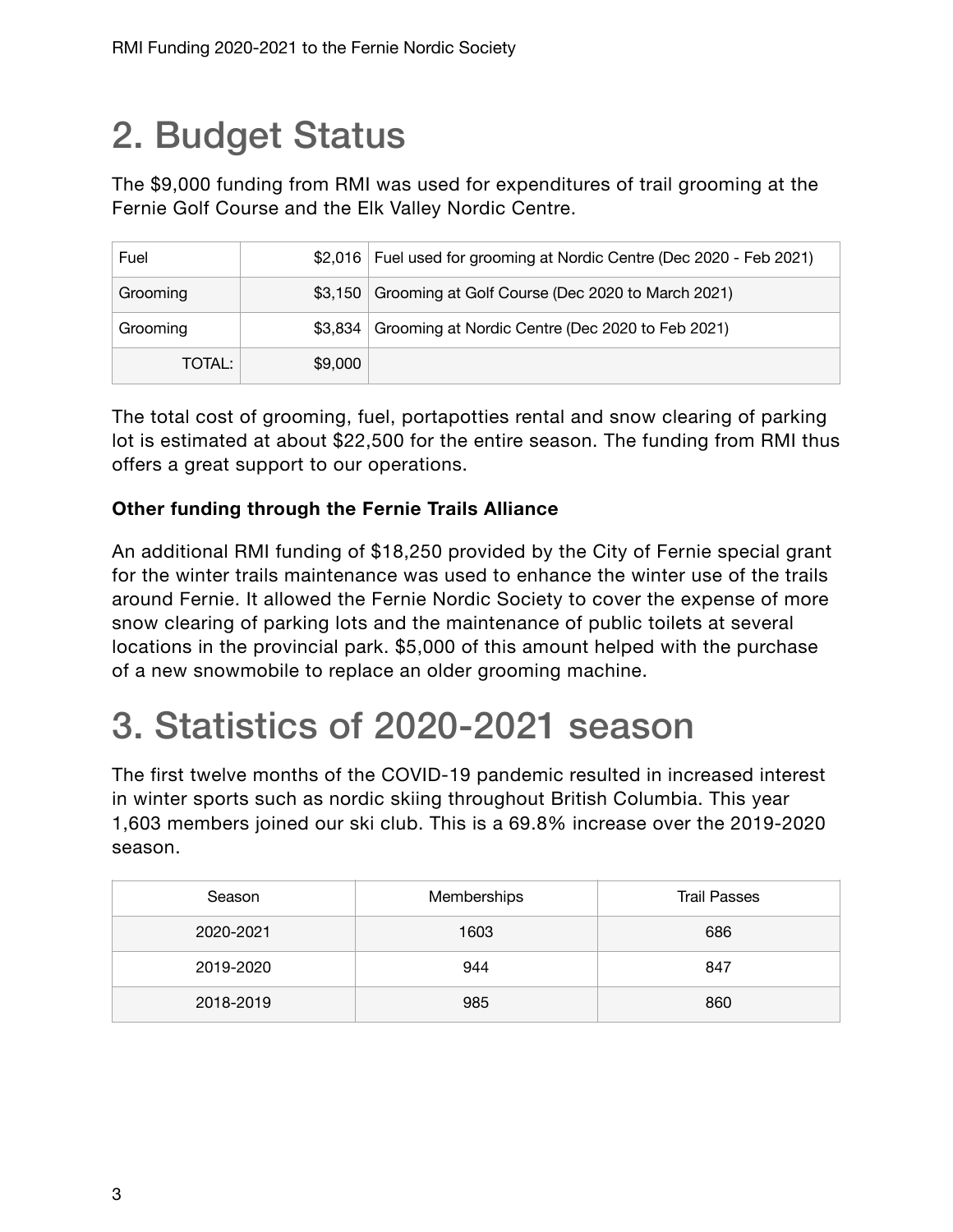Club members from Alberta make up 27% of the membership, an increase from 22% during last season. Elk Valley residents represent 71% of the total. Members from BC and other parts of the country accounted for 2% of the membership. Other notable statistics: Adult 18+ members 81%, Adult 55+ members 32% and the male-female split 44/56%.

#### Trail passes

This year 686 single and family passes were sold. About 68% of day passes were sold to visitors to Fernie and the rest to Elk Valley residents. Visitors came from all provinces as far as Quebec with one visiting from New York state. Most passes were purchased online and some paid cash at the trailheads. The lower number of passes sold this year may be related to travel restrictions but also to more Elk Valley residents opting to purchase a season membership instead.

#### Trail counters

Counters were placed on the trails at the Nordic Centre and the Golf Course again this winter. As expected the weekly usage numbers were larger this year. The Golf Course showed the largest relative increase most likely due to more people getting into the sport but on more level trails.

The golf course was open for skiing during January and February only. Skiing at the Nordic Centre started in November and is expected to last into April. The average weekly counts are shown below:

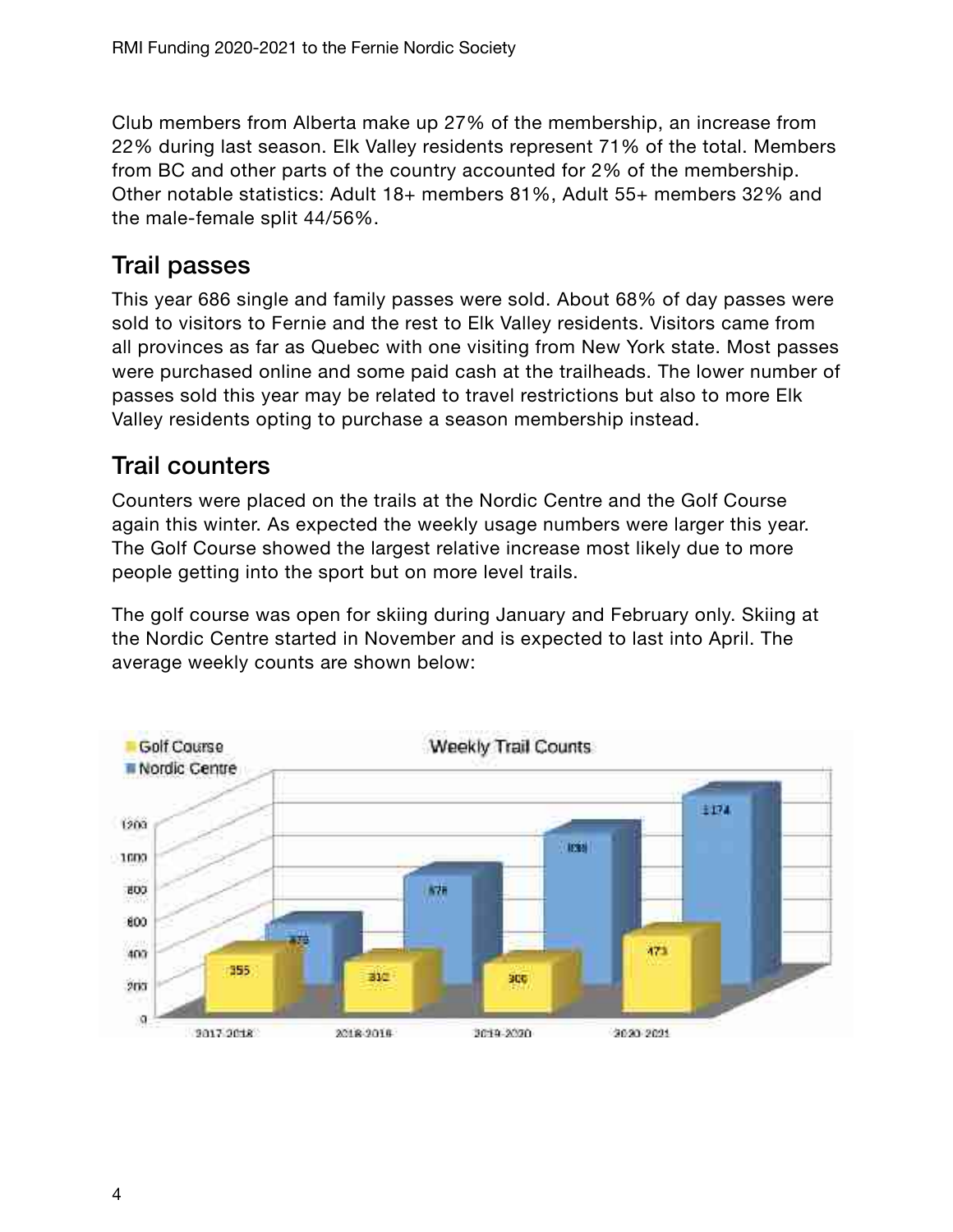#### Events and activities

The attendance to the few activities was not registered as skiers came at the times of their own choosing. Formal group events and races were not organized due to COVID-19 guidelines. The trail counters at the Nordic Centre registered an increase in traffic during events on Saturdays in March and on Full Moon nights.

#### Social Media

The Fernie Nordic Society takes advantage of social media to announce its activities. Events, grooming updates and club announcements are done on Facebook, Twitter, Instagram, our own website and through direct email to our membership and other subscribers to our email list.

The Society also has a presence on TripAdvisor and Google Map. On average two phone calls a week came through these sources. Most calls were about ski rentals so callers were directed to the local ski shops. An average of 1,050 monthly visits to our website came through a Google search between January and March.

The nordic trails in Fernie were featured in a recent YouTube video made by a visitor from Vernon, BC. It may be found at *https://www.youtube.com/watch? v=aFjSbJG3giU&t=5s*

### Print and Online Media

Several local publications published articles about the Fernie Nordic Society and nordic skiing in the region. Stories published by The Free Press, FernieFix, online [E-Know.ca](http://E-Know.ca) and the Kimberley Bulletin are listed below:

- The Kimberley Bulletin 27Apr2020 Nordic Skiing in Fernie BC
- The Free Press 9Oct2020 The Fernie Nordic Society gears up for winter
- [E-Know.ca](http://E-Know.ca) 6Jan2021 CFKR Grant
- The Free Press 14Jan2021 Winter Trail Map
- FernieFix 22Jan2021 Moose on the Loose
- FernieFix January 2021 Best Winter Sports Awards
- FernieFix January 2021 Best Nordic Ski Award
- [E-Know.ca](http://E-Know.ca) 12Mar2021 East Kootenay Grant
- The Free Press 12Mar2021 Nordic Centre Lights
- The Free Press 14Jan2021 Winter Trail Map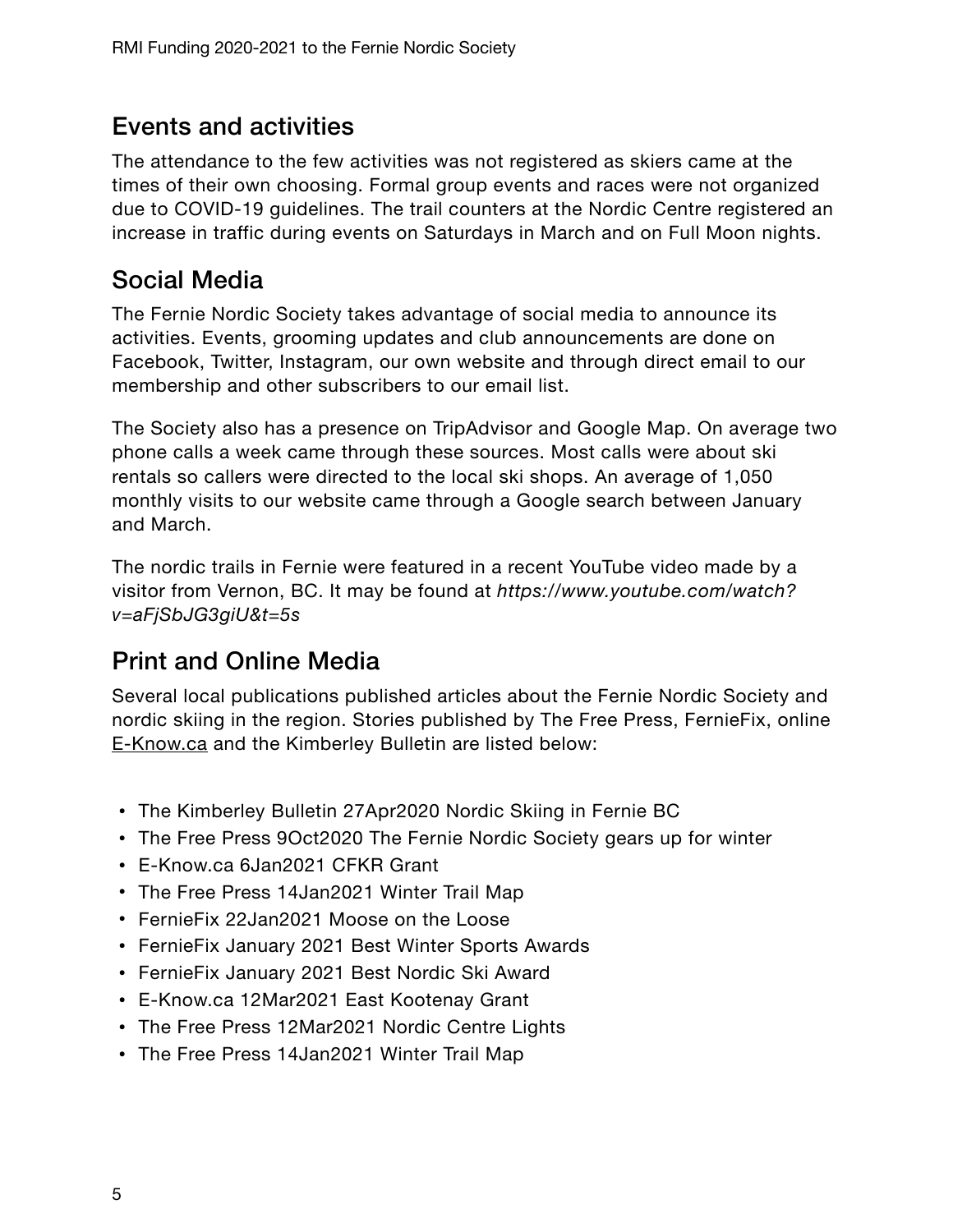#### Website [fernienordic.com](http://fernienordic.com)

Visitors to the website averaged 1,740 visits per month during the winter season. The largest traffic is seen in the 7-10 am time on Saturdays and Sundays. The most visited webpages were the trail grooming report and the trail maps. The grooming report includes other trails in the Fernie area and it was updated daily. An updated version was emailed to 1,200 addresses each Saturday morning as well.

The COVID-19 information and links were prominently displayed in several places on the website. This was kept up to date so that visitors would know what to expect on the trails and in the Fernie area.

#### **Survey**

An online survey was conducted from March 22 to 31, 2021. The survey was open to the general public and it was promoted through social media and the club website. In addition a message was sent to visitors and to the current membership.

The survey included seven questions plus an open area for comments. We received 294 submissions. Several highlights are shown below:

- 86% skied most often at the Nordic Centre or at the Golf Course
- One third did ski several times a week, the rest once or less often
- Eight skiers always ski with their dog. Others do not own a dog or do ski without one sometimes.
- 96% of respondents felt safe while cross country skiing during the pandemic.
- Most entries (87%) stated they would likely renew their season membership next season
- 81 visitors and part-time residents added up to 32% of the respondents. The median stay in Fernie was 51 nights. Of these, 18 (22%) stayed from 0 to 7 nights.

Most of the comments were very positive and included many grateful words about the grooming of the trails and the work done by volunteers. This is a selection from our visitors specifically:

*"Beautiful grooming, very nice trails, nice to see ambassadors on the trails and the young ones training on the trails. So happy to not have dogs on the trails and that is why I choose Nordic over the other trails. worried I will get hurt as the dogs run at you and*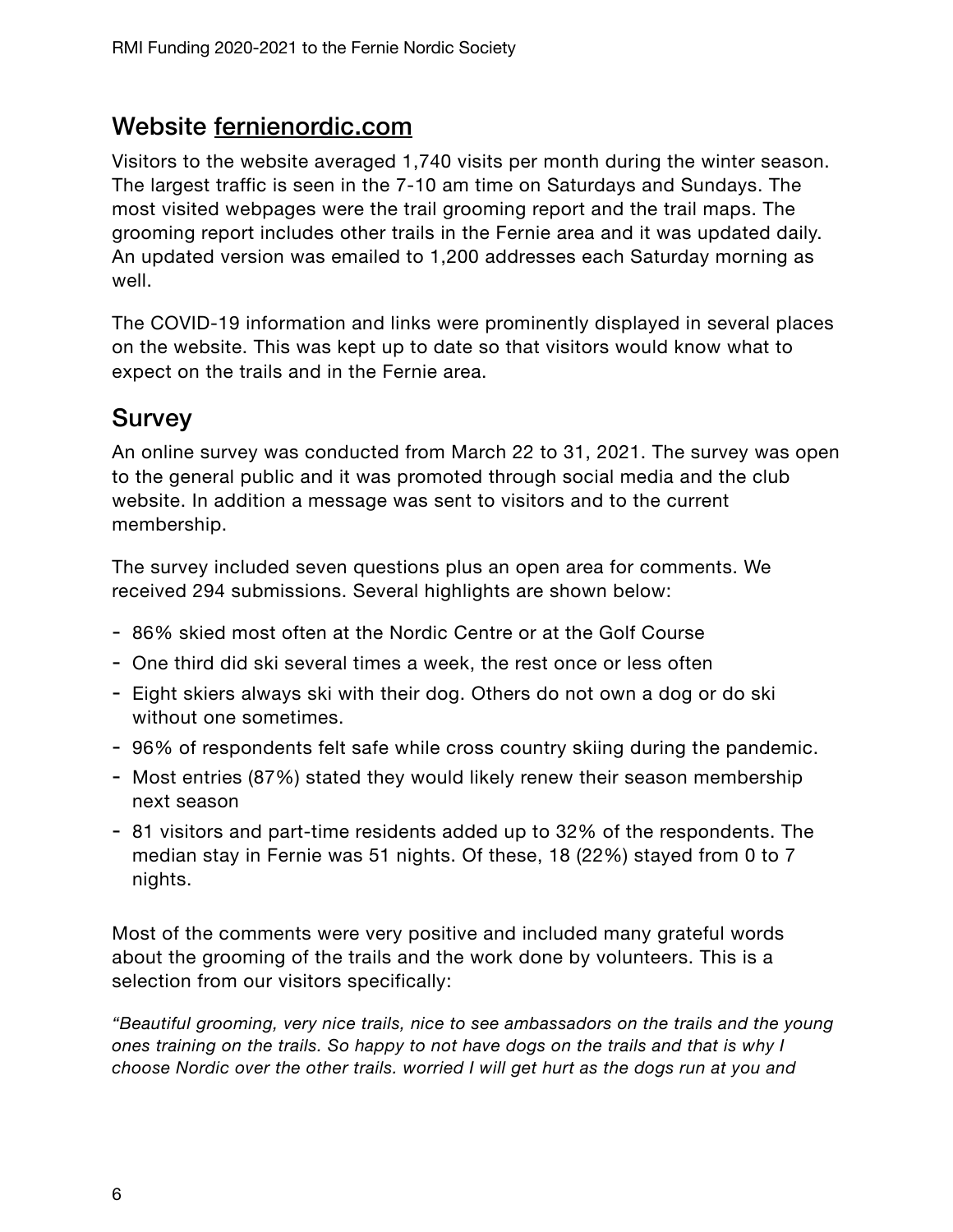*jump, most often in a friendly manner but they knock you down. Looking forward to the lights. Kudos to all the volunteers, superb job, so much appreciated."* 

*"For my wife and I, the Nordic Centre has added so much to our Fernie experience (which has been going strong for over 20 years)."* 

*"I live in Cranbrook and skied at the Nordic center once this year. Had a good time. The trails were in good condition and scenic :)."* 

*"I really like that we can skate ski everywhere, I don't have this opportunity in Elkford"* 

*"I was very impressed with the facility and the grooming on the trails. Will be back."* 

*"It was awesome to have so many different terrains and locations to ski on that were well maintained"* 

*"It was my first season in Fernie and first season doing cross country. It was my favorite activity this year. If I am ever back in Fernie for a season I will be getting a membership for sure."* 

*"We live in Edmonton and just skied once. Track setting was excellent, esp given tough spring conditions. We were a bit disappointed with the length of the trails (shorter than expected)."* 

*"We skied at the Elk Valley Nordic Centre every day of our vacation from Feb. 4 until Feb. 7 th. The conditions were perfect .. new snow and all the trails were beautifully groomed. We definitely will be back next year!"* 

*"We were just visiting Fernie and loved your trails. They were the best ones we have skied. We are novice skiers and enjoyed them."* 

The complete results of this survey are included in the attached digital package.

### 4. Amenities

### Grooming Equipment

The club retired a 13 year old Yamaha snowmobile and replaced it with a new ArcticCat groomer. A new wide roller was also acquired to pack easily the fresh snow on the trails as part of the grooming. Both items are being used at the Nordic Centre.

The Bombardier snowcat had a major refurbishment done in the off season. It performed well during the winter.

#### Ski Trails

An additional 900 metre long trail was groomed regularly this winter at the Nordic Centre. A volunteer work party had cleared the old Lizard Creek Loop trail during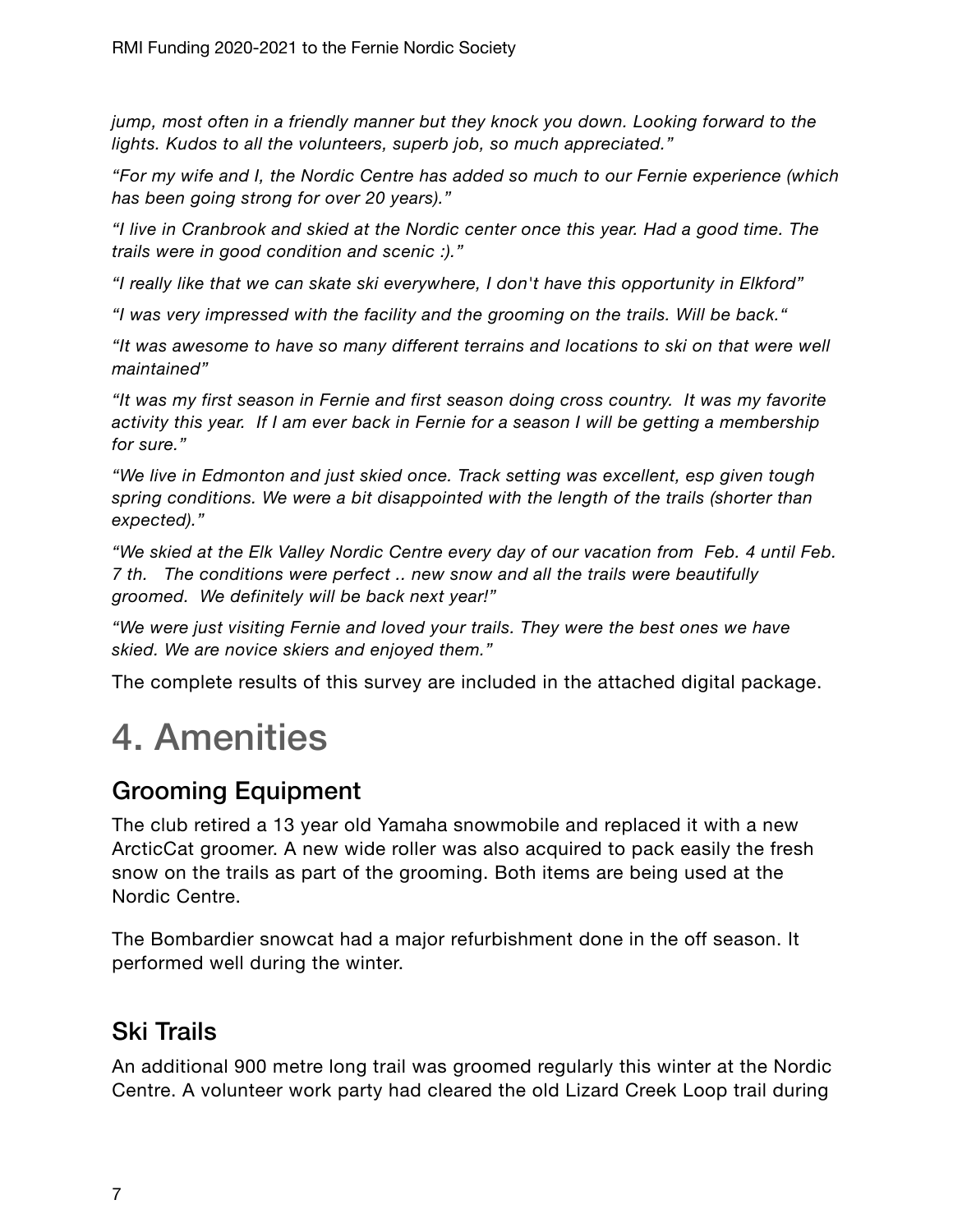the off season. It provided a challenging trail section to the more advanced skiers. Comments from skiers were positive.

#### Stadium area

This wide and flat area is located next to the warming hut of the Nordic Centre. It is mostly used for ski lessons, training of the race team and for race events - in normal times. The trail grooming equipment is stored in this area. New spot solar lighting was installed to facilitate the evening grooming by our volunteers.

#### Trailhead kiosks

A new self serve kiosk has been installed along the Fernie dyke at an alternate entrance of the Golf Course.

Two kiosks were lit by solar power so the trail maps and other signage could be consulted by skiers in the evening.

#### **Signage**

Some signage was added to three parking areas in the Mt. Fernie Provincial Park. This was done in cooperation with Tourism Fernie as part of the additional RMI funding made available through the city of Fernie. Parking areas and public toilets were highlighted on these signs.

New COVID-19 related signage was posted at each trailhead and on all five kiosks. Hand sanitizer was available at each location.

New directional signs were posted at the new Lizard Creek Loop trail.

#### **Portapotties**

A rental unit was placed in the parking areas of each of the Golf Course and Nordic Centre locations. The club has rented these units in all previous winter seasons.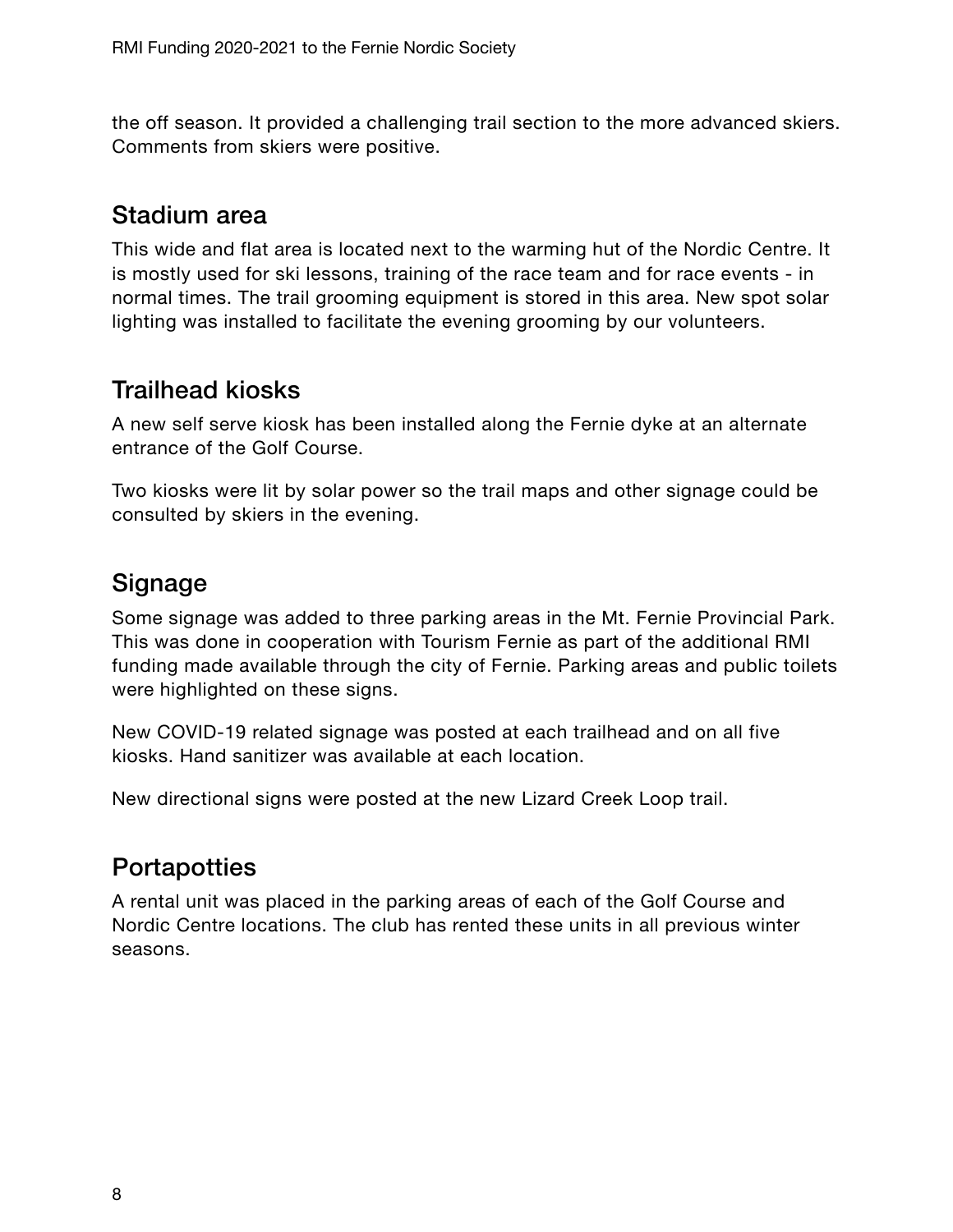5. Photos



COVID Trail Signage



Lighted Kids Loop Trail



Mt. Fernie from the Golf Course



New Grooming Equipment



New Kiosk along the Fernie Dyke



Moose-on-the-Loose Exhibit